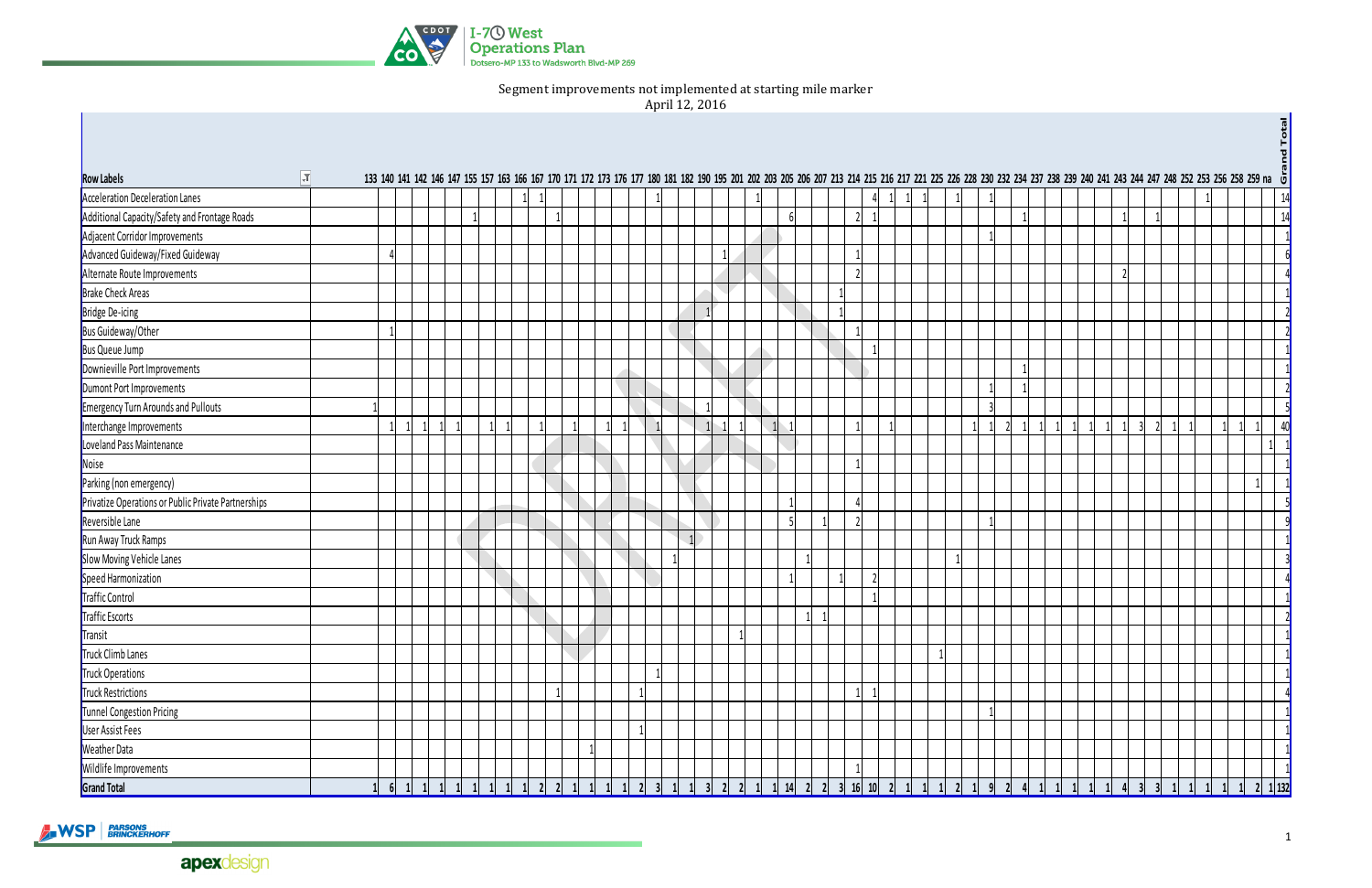

## Segment improvements implemented at starting mile marker April 12, 2016, 2016

| $\overline{ }$<br>133 172 175 177 182 190 195 205 207 213 214 215 216 217 221 226 227 228 230 232 233 234 235 241 242 243 244 246<br>$\mathbf{1}$<br>$\mathbf{1}$<br>$\mathbf{1}$<br>$\overline{a}$<br>$\mathbf{1}$<br>$\vert 1 \vert$<br>$\mathbf{1}$<br>$\vert$ 1<br>$\vert$ 3<br>$\mathbf{1}$<br>$\mathbf{1}$<br>$\vert$ 3<br>3<br>$\overline{2}$<br>$\overline{2}$<br>$\vert$ 3<br>Е<br>$\overline{2}$<br>$\mathbf{1}$<br>$\mathbf{1}$<br>$\mathbf{1}$<br>$\mathbf{1}$<br>- 6<br>$\overline{a}$<br>$\overline{2}$<br>$\mathbf{1}$<br>$\overline{1}$<br>$\overline{2}$<br>$\overline{z}$<br>$\overline{2}$<br>11<br>$\overline{z}$<br>$\vert$ 3<br>$\overline{4}$<br>$\vert$ 3<br>$\mathbf{1}$<br>Continuous Flow Metering<br>$\mathbf{1}$<br>$\mathbf{1}$<br>$\overline{2}$<br>$\mathbf{1}$<br>$\vert$ 3<br><b>EJMT Fire Suppression System</b><br>$\mathbf{3}$<br>$\overline{2}$<br><b>Emergency Parking</b><br>$\overline{1}$<br>$\mathbf{1}$<br>$\mathbf{1}$<br>$\vert$ 2<br><b>Emergency Work</b><br>$\vert 1 \vert$<br>Express Ski Bus<br>$\mathbf{1}$<br>$\blacksquare$<br>Geometry/Design<br>$\mathbf{1}$<br>$\vert$ 3<br>$\mathbf{3}$<br>Hazardous Materials Protocols<br>- 7<br>Heavy Tow<br>$\mathbf{1}$<br>$\rightarrow$<br>$\mathbf{1}$<br>$\mathbf{1}$<br>$\overline{\mathbf{3}}$<br>5<br>12<br>21<br>ITS Infrastructure<br>$\overline{\phantom{0}}$<br>$\vert$ 1<br><b>ITS Software Systems</b><br>$\mathbf{1}$<br>$\vert 1 \vert$<br>$\mathbf{1}$<br>Lighting<br>$\vert$ 3<br>Media, Reporting and Social Media<br>$\overline{2}$<br>$\mathbf{1}$<br>$\overline{1}$<br>$\overline{1}$<br>$\overline{2}$<br>$\overline{2}$<br>8<br>Messaging to the Public<br>$\mathbf{1}$<br>- 6<br>Motorist Assist<br>$\mathbf{1}$<br>$\overline{a}$<br>$\vert$ 1<br>Overheight Detection<br>$\mathbf{1}$<br>$\overline{2}$<br>16<br>$\overline{2}$<br>10 <sup>1</sup><br>Peak Period Shoulder Lane/Hard Shoulder/Managed Lane<br>$\overline{\phantom{0}}$<br>Peal Period Shoulder Lane<br>$\blacksquare$<br>$\mathbf{1}$<br>Portable Message Boards<br>$\mathbf{1}$<br>$\vert$ 1<br>$\mathbf{1}$<br>20 <sub>l</sub><br>6<br>$5^{\circ}$<br>Pre-Emptive and/or staged closures and openings<br>$\overline{a}$<br>$\overline{a}$<br>$\mathbf{1}$<br>$\vert 1 \vert$<br>- 8<br>Queue and Warning Systems<br>$\sqrt{1}$<br>$\overline{1}$<br>$\overline{1}$<br>$\overline{\phantom{0}}$<br>$\vert$ 1<br>- 6<br><b>Ramp Meters</b><br>$\mathbf{1}$<br>$\overline{4}$<br>$\mathbf{1}$<br>$\overline{2}$<br><b>Reporting Requirements</b><br>$\mathbf{1}$<br>$\vert$ 1<br>$\mathbf{1}$<br>$\overline{4}$<br><b>Rock Fall</b><br>$\overline{1}$<br>$\mathbf{1}$<br>$\mathbf{1}$<br>$\vert$ 1<br>Shelters<br>$\mathbf{1}$<br>$\vert 1 \vert$<br>Signing<br>$\overline{2}$<br>Snow Slide Mitigation<br>$\mathbf{1}$<br>$\vert 1 \vert$<br><b>TIM</b><br>$\overline{1}$<br>8<br>TIM Safety and Protocols (Flagging, Landing Zones, Warning Light, etc.)<br>$\overline{2}$<br>$\vert$ 1<br>3<br>$\overline{1}$<br>$\mathbf{1}$<br>$\overline{2}$<br>$\overline{2}$<br>$\overline{a}$<br><b>TMC Operations/Joint Operations Center</b><br>8<br>11<br>Tolling and Tolling Equipment<br>$\overline{2}$<br>$\mathbf{1}$<br>$\overline{2}$<br>Traction Law<br>$\overline{2}$<br>$7 \mid 10 \mid$<br>13<br>49<br>Traffic Incident Management Strategies<br>9<br>8<br>$\overline{2}$<br>$\vert 1 \vert$<br>Travel Time<br>$\overline{1}$<br>$\overline{1}$<br>Tunnel ITS<br>$\mathbf{1}$ |                                           |  |  |  |  |  |  |  |  |  |  |  |  |  |  | Grand Total |
|----------------------------------------------------------------------------------------------------------------------------------------------------------------------------------------------------------------------------------------------------------------------------------------------------------------------------------------------------------------------------------------------------------------------------------------------------------------------------------------------------------------------------------------------------------------------------------------------------------------------------------------------------------------------------------------------------------------------------------------------------------------------------------------------------------------------------------------------------------------------------------------------------------------------------------------------------------------------------------------------------------------------------------------------------------------------------------------------------------------------------------------------------------------------------------------------------------------------------------------------------------------------------------------------------------------------------------------------------------------------------------------------------------------------------------------------------------------------------------------------------------------------------------------------------------------------------------------------------------------------------------------------------------------------------------------------------------------------------------------------------------------------------------------------------------------------------------------------------------------------------------------------------------------------------------------------------------------------------------------------------------------------------------------------------------------------------------------------------------------------------------------------------------------------------------------------------------------------------------------------------------------------------------------------------------------------------------------------------------------------------------------------------------------------------------------------------------------------------------------------------------------------------------------------------------------------------------------------------------------------------------------------------------------------------------------------------------------------------------------------------------------------------------------------------------------------------------------------------------------------------------------------------------------------------------------------------------------------------------------------------------------------------------------------------------------------------------------------------------------------------------------------------------------------------------------------------------------------------------------------------------------------------------------------------------------------------------------------------------------------------------------------------------------------------------------------------------------------------|-------------------------------------------|--|--|--|--|--|--|--|--|--|--|--|--|--|--|-------------|
|                                                                                                                                                                                                                                                                                                                                                                                                                                                                                                                                                                                                                                                                                                                                                                                                                                                                                                                                                                                                                                                                                                                                                                                                                                                                                                                                                                                                                                                                                                                                                                                                                                                                                                                                                                                                                                                                                                                                                                                                                                                                                                                                                                                                                                                                                                                                                                                                                                                                                                                                                                                                                                                                                                                                                                                                                                                                                                                                                                                                                                                                                                                                                                                                                                                                                                                                                                                                                                                                            | <b>Row Labels</b>                         |  |  |  |  |  |  |  |  |  |  |  |  |  |  |             |
|                                                                                                                                                                                                                                                                                                                                                                                                                                                                                                                                                                                                                                                                                                                                                                                                                                                                                                                                                                                                                                                                                                                                                                                                                                                                                                                                                                                                                                                                                                                                                                                                                                                                                                                                                                                                                                                                                                                                                                                                                                                                                                                                                                                                                                                                                                                                                                                                                                                                                                                                                                                                                                                                                                                                                                                                                                                                                                                                                                                                                                                                                                                                                                                                                                                                                                                                                                                                                                                                            | Active Traffic Management                 |  |  |  |  |  |  |  |  |  |  |  |  |  |  |             |
|                                                                                                                                                                                                                                                                                                                                                                                                                                                                                                                                                                                                                                                                                                                                                                                                                                                                                                                                                                                                                                                                                                                                                                                                                                                                                                                                                                                                                                                                                                                                                                                                                                                                                                                                                                                                                                                                                                                                                                                                                                                                                                                                                                                                                                                                                                                                                                                                                                                                                                                                                                                                                                                                                                                                                                                                                                                                                                                                                                                                                                                                                                                                                                                                                                                                                                                                                                                                                                                                            | Alternate traction devices                |  |  |  |  |  |  |  |  |  |  |  |  |  |  |             |
|                                                                                                                                                                                                                                                                                                                                                                                                                                                                                                                                                                                                                                                                                                                                                                                                                                                                                                                                                                                                                                                                                                                                                                                                                                                                                                                                                                                                                                                                                                                                                                                                                                                                                                                                                                                                                                                                                                                                                                                                                                                                                                                                                                                                                                                                                                                                                                                                                                                                                                                                                                                                                                                                                                                                                                                                                                                                                                                                                                                                                                                                                                                                                                                                                                                                                                                                                                                                                                                                            | Avalanche Protocols                       |  |  |  |  |  |  |  |  |  |  |  |  |  |  |             |
|                                                                                                                                                                                                                                                                                                                                                                                                                                                                                                                                                                                                                                                                                                                                                                                                                                                                                                                                                                                                                                                                                                                                                                                                                                                                                                                                                                                                                                                                                                                                                                                                                                                                                                                                                                                                                                                                                                                                                                                                                                                                                                                                                                                                                                                                                                                                                                                                                                                                                                                                                                                                                                                                                                                                                                                                                                                                                                                                                                                                                                                                                                                                                                                                                                                                                                                                                                                                                                                                            | Chain Assistance                          |  |  |  |  |  |  |  |  |  |  |  |  |  |  |             |
|                                                                                                                                                                                                                                                                                                                                                                                                                                                                                                                                                                                                                                                                                                                                                                                                                                                                                                                                                                                                                                                                                                                                                                                                                                                                                                                                                                                                                                                                                                                                                                                                                                                                                                                                                                                                                                                                                                                                                                                                                                                                                                                                                                                                                                                                                                                                                                                                                                                                                                                                                                                                                                                                                                                                                                                                                                                                                                                                                                                                                                                                                                                                                                                                                                                                                                                                                                                                                                                                            | Chain Law                                 |  |  |  |  |  |  |  |  |  |  |  |  |  |  |             |
|                                                                                                                                                                                                                                                                                                                                                                                                                                                                                                                                                                                                                                                                                                                                                                                                                                                                                                                                                                                                                                                                                                                                                                                                                                                                                                                                                                                                                                                                                                                                                                                                                                                                                                                                                                                                                                                                                                                                                                                                                                                                                                                                                                                                                                                                                                                                                                                                                                                                                                                                                                                                                                                                                                                                                                                                                                                                                                                                                                                                                                                                                                                                                                                                                                                                                                                                                                                                                                                                            | Chain Station enhancements                |  |  |  |  |  |  |  |  |  |  |  |  |  |  |             |
|                                                                                                                                                                                                                                                                                                                                                                                                                                                                                                                                                                                                                                                                                                                                                                                                                                                                                                                                                                                                                                                                                                                                                                                                                                                                                                                                                                                                                                                                                                                                                                                                                                                                                                                                                                                                                                                                                                                                                                                                                                                                                                                                                                                                                                                                                                                                                                                                                                                                                                                                                                                                                                                                                                                                                                                                                                                                                                                                                                                                                                                                                                                                                                                                                                                                                                                                                                                                                                                                            | Chain Station Separation                  |  |  |  |  |  |  |  |  |  |  |  |  |  |  |             |
|                                                                                                                                                                                                                                                                                                                                                                                                                                                                                                                                                                                                                                                                                                                                                                                                                                                                                                                                                                                                                                                                                                                                                                                                                                                                                                                                                                                                                                                                                                                                                                                                                                                                                                                                                                                                                                                                                                                                                                                                                                                                                                                                                                                                                                                                                                                                                                                                                                                                                                                                                                                                                                                                                                                                                                                                                                                                                                                                                                                                                                                                                                                                                                                                                                                                                                                                                                                                                                                                            | Chain Stations                            |  |  |  |  |  |  |  |  |  |  |  |  |  |  |             |
|                                                                                                                                                                                                                                                                                                                                                                                                                                                                                                                                                                                                                                                                                                                                                                                                                                                                                                                                                                                                                                                                                                                                                                                                                                                                                                                                                                                                                                                                                                                                                                                                                                                                                                                                                                                                                                                                                                                                                                                                                                                                                                                                                                                                                                                                                                                                                                                                                                                                                                                                                                                                                                                                                                                                                                                                                                                                                                                                                                                                                                                                                                                                                                                                                                                                                                                                                                                                                                                                            | Close Ports                               |  |  |  |  |  |  |  |  |  |  |  |  |  |  |             |
|                                                                                                                                                                                                                                                                                                                                                                                                                                                                                                                                                                                                                                                                                                                                                                                                                                                                                                                                                                                                                                                                                                                                                                                                                                                                                                                                                                                                                                                                                                                                                                                                                                                                                                                                                                                                                                                                                                                                                                                                                                                                                                                                                                                                                                                                                                                                                                                                                                                                                                                                                                                                                                                                                                                                                                                                                                                                                                                                                                                                                                                                                                                                                                                                                                                                                                                                                                                                                                                                            | Close/Open Loveland Pass (protocols)      |  |  |  |  |  |  |  |  |  |  |  |  |  |  |             |
|                                                                                                                                                                                                                                                                                                                                                                                                                                                                                                                                                                                                                                                                                                                                                                                                                                                                                                                                                                                                                                                                                                                                                                                                                                                                                                                                                                                                                                                                                                                                                                                                                                                                                                                                                                                                                                                                                                                                                                                                                                                                                                                                                                                                                                                                                                                                                                                                                                                                                                                                                                                                                                                                                                                                                                                                                                                                                                                                                                                                                                                                                                                                                                                                                                                                                                                                                                                                                                                                            | Communications and Communications Devices |  |  |  |  |  |  |  |  |  |  |  |  |  |  |             |
|                                                                                                                                                                                                                                                                                                                                                                                                                                                                                                                                                                                                                                                                                                                                                                                                                                                                                                                                                                                                                                                                                                                                                                                                                                                                                                                                                                                                                                                                                                                                                                                                                                                                                                                                                                                                                                                                                                                                                                                                                                                                                                                                                                                                                                                                                                                                                                                                                                                                                                                                                                                                                                                                                                                                                                                                                                                                                                                                                                                                                                                                                                                                                                                                                                                                                                                                                                                                                                                                            |                                           |  |  |  |  |  |  |  |  |  |  |  |  |  |  |             |
|                                                                                                                                                                                                                                                                                                                                                                                                                                                                                                                                                                                                                                                                                                                                                                                                                                                                                                                                                                                                                                                                                                                                                                                                                                                                                                                                                                                                                                                                                                                                                                                                                                                                                                                                                                                                                                                                                                                                                                                                                                                                                                                                                                                                                                                                                                                                                                                                                                                                                                                                                                                                                                                                                                                                                                                                                                                                                                                                                                                                                                                                                                                                                                                                                                                                                                                                                                                                                                                                            | Detours                                   |  |  |  |  |  |  |  |  |  |  |  |  |  |  |             |
|                                                                                                                                                                                                                                                                                                                                                                                                                                                                                                                                                                                                                                                                                                                                                                                                                                                                                                                                                                                                                                                                                                                                                                                                                                                                                                                                                                                                                                                                                                                                                                                                                                                                                                                                                                                                                                                                                                                                                                                                                                                                                                                                                                                                                                                                                                                                                                                                                                                                                                                                                                                                                                                                                                                                                                                                                                                                                                                                                                                                                                                                                                                                                                                                                                                                                                                                                                                                                                                                            |                                           |  |  |  |  |  |  |  |  |  |  |  |  |  |  |             |
|                                                                                                                                                                                                                                                                                                                                                                                                                                                                                                                                                                                                                                                                                                                                                                                                                                                                                                                                                                                                                                                                                                                                                                                                                                                                                                                                                                                                                                                                                                                                                                                                                                                                                                                                                                                                                                                                                                                                                                                                                                                                                                                                                                                                                                                                                                                                                                                                                                                                                                                                                                                                                                                                                                                                                                                                                                                                                                                                                                                                                                                                                                                                                                                                                                                                                                                                                                                                                                                                            |                                           |  |  |  |  |  |  |  |  |  |  |  |  |  |  |             |
|                                                                                                                                                                                                                                                                                                                                                                                                                                                                                                                                                                                                                                                                                                                                                                                                                                                                                                                                                                                                                                                                                                                                                                                                                                                                                                                                                                                                                                                                                                                                                                                                                                                                                                                                                                                                                                                                                                                                                                                                                                                                                                                                                                                                                                                                                                                                                                                                                                                                                                                                                                                                                                                                                                                                                                                                                                                                                                                                                                                                                                                                                                                                                                                                                                                                                                                                                                                                                                                                            |                                           |  |  |  |  |  |  |  |  |  |  |  |  |  |  |             |
|                                                                                                                                                                                                                                                                                                                                                                                                                                                                                                                                                                                                                                                                                                                                                                                                                                                                                                                                                                                                                                                                                                                                                                                                                                                                                                                                                                                                                                                                                                                                                                                                                                                                                                                                                                                                                                                                                                                                                                                                                                                                                                                                                                                                                                                                                                                                                                                                                                                                                                                                                                                                                                                                                                                                                                                                                                                                                                                                                                                                                                                                                                                                                                                                                                                                                                                                                                                                                                                                            |                                           |  |  |  |  |  |  |  |  |  |  |  |  |  |  |             |
|                                                                                                                                                                                                                                                                                                                                                                                                                                                                                                                                                                                                                                                                                                                                                                                                                                                                                                                                                                                                                                                                                                                                                                                                                                                                                                                                                                                                                                                                                                                                                                                                                                                                                                                                                                                                                                                                                                                                                                                                                                                                                                                                                                                                                                                                                                                                                                                                                                                                                                                                                                                                                                                                                                                                                                                                                                                                                                                                                                                                                                                                                                                                                                                                                                                                                                                                                                                                                                                                            |                                           |  |  |  |  |  |  |  |  |  |  |  |  |  |  |             |
|                                                                                                                                                                                                                                                                                                                                                                                                                                                                                                                                                                                                                                                                                                                                                                                                                                                                                                                                                                                                                                                                                                                                                                                                                                                                                                                                                                                                                                                                                                                                                                                                                                                                                                                                                                                                                                                                                                                                                                                                                                                                                                                                                                                                                                                                                                                                                                                                                                                                                                                                                                                                                                                                                                                                                                                                                                                                                                                                                                                                                                                                                                                                                                                                                                                                                                                                                                                                                                                                            |                                           |  |  |  |  |  |  |  |  |  |  |  |  |  |  |             |
|                                                                                                                                                                                                                                                                                                                                                                                                                                                                                                                                                                                                                                                                                                                                                                                                                                                                                                                                                                                                                                                                                                                                                                                                                                                                                                                                                                                                                                                                                                                                                                                                                                                                                                                                                                                                                                                                                                                                                                                                                                                                                                                                                                                                                                                                                                                                                                                                                                                                                                                                                                                                                                                                                                                                                                                                                                                                                                                                                                                                                                                                                                                                                                                                                                                                                                                                                                                                                                                                            |                                           |  |  |  |  |  |  |  |  |  |  |  |  |  |  |             |
|                                                                                                                                                                                                                                                                                                                                                                                                                                                                                                                                                                                                                                                                                                                                                                                                                                                                                                                                                                                                                                                                                                                                                                                                                                                                                                                                                                                                                                                                                                                                                                                                                                                                                                                                                                                                                                                                                                                                                                                                                                                                                                                                                                                                                                                                                                                                                                                                                                                                                                                                                                                                                                                                                                                                                                                                                                                                                                                                                                                                                                                                                                                                                                                                                                                                                                                                                                                                                                                                            |                                           |  |  |  |  |  |  |  |  |  |  |  |  |  |  |             |
|                                                                                                                                                                                                                                                                                                                                                                                                                                                                                                                                                                                                                                                                                                                                                                                                                                                                                                                                                                                                                                                                                                                                                                                                                                                                                                                                                                                                                                                                                                                                                                                                                                                                                                                                                                                                                                                                                                                                                                                                                                                                                                                                                                                                                                                                                                                                                                                                                                                                                                                                                                                                                                                                                                                                                                                                                                                                                                                                                                                                                                                                                                                                                                                                                                                                                                                                                                                                                                                                            |                                           |  |  |  |  |  |  |  |  |  |  |  |  |  |  |             |
|                                                                                                                                                                                                                                                                                                                                                                                                                                                                                                                                                                                                                                                                                                                                                                                                                                                                                                                                                                                                                                                                                                                                                                                                                                                                                                                                                                                                                                                                                                                                                                                                                                                                                                                                                                                                                                                                                                                                                                                                                                                                                                                                                                                                                                                                                                                                                                                                                                                                                                                                                                                                                                                                                                                                                                                                                                                                                                                                                                                                                                                                                                                                                                                                                                                                                                                                                                                                                                                                            |                                           |  |  |  |  |  |  |  |  |  |  |  |  |  |  |             |
|                                                                                                                                                                                                                                                                                                                                                                                                                                                                                                                                                                                                                                                                                                                                                                                                                                                                                                                                                                                                                                                                                                                                                                                                                                                                                                                                                                                                                                                                                                                                                                                                                                                                                                                                                                                                                                                                                                                                                                                                                                                                                                                                                                                                                                                                                                                                                                                                                                                                                                                                                                                                                                                                                                                                                                                                                                                                                                                                                                                                                                                                                                                                                                                                                                                                                                                                                                                                                                                                            |                                           |  |  |  |  |  |  |  |  |  |  |  |  |  |  |             |
|                                                                                                                                                                                                                                                                                                                                                                                                                                                                                                                                                                                                                                                                                                                                                                                                                                                                                                                                                                                                                                                                                                                                                                                                                                                                                                                                                                                                                                                                                                                                                                                                                                                                                                                                                                                                                                                                                                                                                                                                                                                                                                                                                                                                                                                                                                                                                                                                                                                                                                                                                                                                                                                                                                                                                                                                                                                                                                                                                                                                                                                                                                                                                                                                                                                                                                                                                                                                                                                                            |                                           |  |  |  |  |  |  |  |  |  |  |  |  |  |  |             |
|                                                                                                                                                                                                                                                                                                                                                                                                                                                                                                                                                                                                                                                                                                                                                                                                                                                                                                                                                                                                                                                                                                                                                                                                                                                                                                                                                                                                                                                                                                                                                                                                                                                                                                                                                                                                                                                                                                                                                                                                                                                                                                                                                                                                                                                                                                                                                                                                                                                                                                                                                                                                                                                                                                                                                                                                                                                                                                                                                                                                                                                                                                                                                                                                                                                                                                                                                                                                                                                                            |                                           |  |  |  |  |  |  |  |  |  |  |  |  |  |  |             |
|                                                                                                                                                                                                                                                                                                                                                                                                                                                                                                                                                                                                                                                                                                                                                                                                                                                                                                                                                                                                                                                                                                                                                                                                                                                                                                                                                                                                                                                                                                                                                                                                                                                                                                                                                                                                                                                                                                                                                                                                                                                                                                                                                                                                                                                                                                                                                                                                                                                                                                                                                                                                                                                                                                                                                                                                                                                                                                                                                                                                                                                                                                                                                                                                                                                                                                                                                                                                                                                                            |                                           |  |  |  |  |  |  |  |  |  |  |  |  |  |  |             |
|                                                                                                                                                                                                                                                                                                                                                                                                                                                                                                                                                                                                                                                                                                                                                                                                                                                                                                                                                                                                                                                                                                                                                                                                                                                                                                                                                                                                                                                                                                                                                                                                                                                                                                                                                                                                                                                                                                                                                                                                                                                                                                                                                                                                                                                                                                                                                                                                                                                                                                                                                                                                                                                                                                                                                                                                                                                                                                                                                                                                                                                                                                                                                                                                                                                                                                                                                                                                                                                                            |                                           |  |  |  |  |  |  |  |  |  |  |  |  |  |  |             |
|                                                                                                                                                                                                                                                                                                                                                                                                                                                                                                                                                                                                                                                                                                                                                                                                                                                                                                                                                                                                                                                                                                                                                                                                                                                                                                                                                                                                                                                                                                                                                                                                                                                                                                                                                                                                                                                                                                                                                                                                                                                                                                                                                                                                                                                                                                                                                                                                                                                                                                                                                                                                                                                                                                                                                                                                                                                                                                                                                                                                                                                                                                                                                                                                                                                                                                                                                                                                                                                                            |                                           |  |  |  |  |  |  |  |  |  |  |  |  |  |  |             |
|                                                                                                                                                                                                                                                                                                                                                                                                                                                                                                                                                                                                                                                                                                                                                                                                                                                                                                                                                                                                                                                                                                                                                                                                                                                                                                                                                                                                                                                                                                                                                                                                                                                                                                                                                                                                                                                                                                                                                                                                                                                                                                                                                                                                                                                                                                                                                                                                                                                                                                                                                                                                                                                                                                                                                                                                                                                                                                                                                                                                                                                                                                                                                                                                                                                                                                                                                                                                                                                                            |                                           |  |  |  |  |  |  |  |  |  |  |  |  |  |  |             |
|                                                                                                                                                                                                                                                                                                                                                                                                                                                                                                                                                                                                                                                                                                                                                                                                                                                                                                                                                                                                                                                                                                                                                                                                                                                                                                                                                                                                                                                                                                                                                                                                                                                                                                                                                                                                                                                                                                                                                                                                                                                                                                                                                                                                                                                                                                                                                                                                                                                                                                                                                                                                                                                                                                                                                                                                                                                                                                                                                                                                                                                                                                                                                                                                                                                                                                                                                                                                                                                                            |                                           |  |  |  |  |  |  |  |  |  |  |  |  |  |  |             |
|                                                                                                                                                                                                                                                                                                                                                                                                                                                                                                                                                                                                                                                                                                                                                                                                                                                                                                                                                                                                                                                                                                                                                                                                                                                                                                                                                                                                                                                                                                                                                                                                                                                                                                                                                                                                                                                                                                                                                                                                                                                                                                                                                                                                                                                                                                                                                                                                                                                                                                                                                                                                                                                                                                                                                                                                                                                                                                                                                                                                                                                                                                                                                                                                                                                                                                                                                                                                                                                                            |                                           |  |  |  |  |  |  |  |  |  |  |  |  |  |  |             |
|                                                                                                                                                                                                                                                                                                                                                                                                                                                                                                                                                                                                                                                                                                                                                                                                                                                                                                                                                                                                                                                                                                                                                                                                                                                                                                                                                                                                                                                                                                                                                                                                                                                                                                                                                                                                                                                                                                                                                                                                                                                                                                                                                                                                                                                                                                                                                                                                                                                                                                                                                                                                                                                                                                                                                                                                                                                                                                                                                                                                                                                                                                                                                                                                                                                                                                                                                                                                                                                                            |                                           |  |  |  |  |  |  |  |  |  |  |  |  |  |  |             |
|                                                                                                                                                                                                                                                                                                                                                                                                                                                                                                                                                                                                                                                                                                                                                                                                                                                                                                                                                                                                                                                                                                                                                                                                                                                                                                                                                                                                                                                                                                                                                                                                                                                                                                                                                                                                                                                                                                                                                                                                                                                                                                                                                                                                                                                                                                                                                                                                                                                                                                                                                                                                                                                                                                                                                                                                                                                                                                                                                                                                                                                                                                                                                                                                                                                                                                                                                                                                                                                                            |                                           |  |  |  |  |  |  |  |  |  |  |  |  |  |  |             |
|                                                                                                                                                                                                                                                                                                                                                                                                                                                                                                                                                                                                                                                                                                                                                                                                                                                                                                                                                                                                                                                                                                                                                                                                                                                                                                                                                                                                                                                                                                                                                                                                                                                                                                                                                                                                                                                                                                                                                                                                                                                                                                                                                                                                                                                                                                                                                                                                                                                                                                                                                                                                                                                                                                                                                                                                                                                                                                                                                                                                                                                                                                                                                                                                                                                                                                                                                                                                                                                                            |                                           |  |  |  |  |  |  |  |  |  |  |  |  |  |  |             |
|                                                                                                                                                                                                                                                                                                                                                                                                                                                                                                                                                                                                                                                                                                                                                                                                                                                                                                                                                                                                                                                                                                                                                                                                                                                                                                                                                                                                                                                                                                                                                                                                                                                                                                                                                                                                                                                                                                                                                                                                                                                                                                                                                                                                                                                                                                                                                                                                                                                                                                                                                                                                                                                                                                                                                                                                                                                                                                                                                                                                                                                                                                                                                                                                                                                                                                                                                                                                                                                                            |                                           |  |  |  |  |  |  |  |  |  |  |  |  |  |  |             |
|                                                                                                                                                                                                                                                                                                                                                                                                                                                                                                                                                                                                                                                                                                                                                                                                                                                                                                                                                                                                                                                                                                                                                                                                                                                                                                                                                                                                                                                                                                                                                                                                                                                                                                                                                                                                                                                                                                                                                                                                                                                                                                                                                                                                                                                                                                                                                                                                                                                                                                                                                                                                                                                                                                                                                                                                                                                                                                                                                                                                                                                                                                                                                                                                                                                                                                                                                                                                                                                                            |                                           |  |  |  |  |  |  |  |  |  |  |  |  |  |  |             |
|                                                                                                                                                                                                                                                                                                                                                                                                                                                                                                                                                                                                                                                                                                                                                                                                                                                                                                                                                                                                                                                                                                                                                                                                                                                                                                                                                                                                                                                                                                                                                                                                                                                                                                                                                                                                                                                                                                                                                                                                                                                                                                                                                                                                                                                                                                                                                                                                                                                                                                                                                                                                                                                                                                                                                                                                                                                                                                                                                                                                                                                                                                                                                                                                                                                                                                                                                                                                                                                                            |                                           |  |  |  |  |  |  |  |  |  |  |  |  |  |  |             |
|                                                                                                                                                                                                                                                                                                                                                                                                                                                                                                                                                                                                                                                                                                                                                                                                                                                                                                                                                                                                                                                                                                                                                                                                                                                                                                                                                                                                                                                                                                                                                                                                                                                                                                                                                                                                                                                                                                                                                                                                                                                                                                                                                                                                                                                                                                                                                                                                                                                                                                                                                                                                                                                                                                                                                                                                                                                                                                                                                                                                                                                                                                                                                                                                                                                                                                                                                                                                                                                                            |                                           |  |  |  |  |  |  |  |  |  |  |  |  |  |  |             |
|                                                                                                                                                                                                                                                                                                                                                                                                                                                                                                                                                                                                                                                                                                                                                                                                                                                                                                                                                                                                                                                                                                                                                                                                                                                                                                                                                                                                                                                                                                                                                                                                                                                                                                                                                                                                                                                                                                                                                                                                                                                                                                                                                                                                                                                                                                                                                                                                                                                                                                                                                                                                                                                                                                                                                                                                                                                                                                                                                                                                                                                                                                                                                                                                                                                                                                                                                                                                                                                                            |                                           |  |  |  |  |  |  |  |  |  |  |  |  |  |  |             |
|                                                                                                                                                                                                                                                                                                                                                                                                                                                                                                                                                                                                                                                                                                                                                                                                                                                                                                                                                                                                                                                                                                                                                                                                                                                                                                                                                                                                                                                                                                                                                                                                                                                                                                                                                                                                                                                                                                                                                                                                                                                                                                                                                                                                                                                                                                                                                                                                                                                                                                                                                                                                                                                                                                                                                                                                                                                                                                                                                                                                                                                                                                                                                                                                                                                                                                                                                                                                                                                                            |                                           |  |  |  |  |  |  |  |  |  |  |  |  |  |  |             |
|                                                                                                                                                                                                                                                                                                                                                                                                                                                                                                                                                                                                                                                                                                                                                                                                                                                                                                                                                                                                                                                                                                                                                                                                                                                                                                                                                                                                                                                                                                                                                                                                                                                                                                                                                                                                                                                                                                                                                                                                                                                                                                                                                                                                                                                                                                                                                                                                                                                                                                                                                                                                                                                                                                                                                                                                                                                                                                                                                                                                                                                                                                                                                                                                                                                                                                                                                                                                                                                                            |                                           |  |  |  |  |  |  |  |  |  |  |  |  |  |  |             |
|                                                                                                                                                                                                                                                                                                                                                                                                                                                                                                                                                                                                                                                                                                                                                                                                                                                                                                                                                                                                                                                                                                                                                                                                                                                                                                                                                                                                                                                                                                                                                                                                                                                                                                                                                                                                                                                                                                                                                                                                                                                                                                                                                                                                                                                                                                                                                                                                                                                                                                                                                                                                                                                                                                                                                                                                                                                                                                                                                                                                                                                                                                                                                                                                                                                                                                                                                                                                                                                                            |                                           |  |  |  |  |  |  |  |  |  |  |  |  |  |  |             |
|                                                                                                                                                                                                                                                                                                                                                                                                                                                                                                                                                                                                                                                                                                                                                                                                                                                                                                                                                                                                                                                                                                                                                                                                                                                                                                                                                                                                                                                                                                                                                                                                                                                                                                                                                                                                                                                                                                                                                                                                                                                                                                                                                                                                                                                                                                                                                                                                                                                                                                                                                                                                                                                                                                                                                                                                                                                                                                                                                                                                                                                                                                                                                                                                                                                                                                                                                                                                                                                                            |                                           |  |  |  |  |  |  |  |  |  |  |  |  |  |  |             |
|                                                                                                                                                                                                                                                                                                                                                                                                                                                                                                                                                                                                                                                                                                                                                                                                                                                                                                                                                                                                                                                                                                                                                                                                                                                                                                                                                                                                                                                                                                                                                                                                                                                                                                                                                                                                                                                                                                                                                                                                                                                                                                                                                                                                                                                                                                                                                                                                                                                                                                                                                                                                                                                                                                                                                                                                                                                                                                                                                                                                                                                                                                                                                                                                                                                                                                                                                                                                                                                                            |                                           |  |  |  |  |  |  |  |  |  |  |  |  |  |  |             |
|                                                                                                                                                                                                                                                                                                                                                                                                                                                                                                                                                                                                                                                                                                                                                                                                                                                                                                                                                                                                                                                                                                                                                                                                                                                                                                                                                                                                                                                                                                                                                                                                                                                                                                                                                                                                                                                                                                                                                                                                                                                                                                                                                                                                                                                                                                                                                                                                                                                                                                                                                                                                                                                                                                                                                                                                                                                                                                                                                                                                                                                                                                                                                                                                                                                                                                                                                                                                                                                                            |                                           |  |  |  |  |  |  |  |  |  |  |  |  |  |  |             |
| $\overline{2}$<br>$\mathbf{1}$<br>$\mathbf{1}$                                                                                                                                                                                                                                                                                                                                                                                                                                                                                                                                                                                                                                                                                                                                                                                                                                                                                                                                                                                                                                                                                                                                                                                                                                                                                                                                                                                                                                                                                                                                                                                                                                                                                                                                                                                                                                                                                                                                                                                                                                                                                                                                                                                                                                                                                                                                                                                                                                                                                                                                                                                                                                                                                                                                                                                                                                                                                                                                                                                                                                                                                                                                                                                                                                                                                                                                                                                                                             | Tunnel Lighting                           |  |  |  |  |  |  |  |  |  |  |  |  |  |  |             |
| $\vert 1 \vert$<br>$\mathbf{1}$                                                                                                                                                                                                                                                                                                                                                                                                                                                                                                                                                                                                                                                                                                                                                                                                                                                                                                                                                                                                                                                                                                                                                                                                                                                                                                                                                                                                                                                                                                                                                                                                                                                                                                                                                                                                                                                                                                                                                                                                                                                                                                                                                                                                                                                                                                                                                                                                                                                                                                                                                                                                                                                                                                                                                                                                                                                                                                                                                                                                                                                                                                                                                                                                                                                                                                                                                                                                                                            | Tunnel Metering                           |  |  |  |  |  |  |  |  |  |  |  |  |  |  |             |
| - 9l<br>$\mathbf{1}$<br>$\overline{z}$<br>$\mathbf{1}$                                                                                                                                                                                                                                                                                                                                                                                                                                                                                                                                                                                                                                                                                                                                                                                                                                                                                                                                                                                                                                                                                                                                                                                                                                                                                                                                                                                                                                                                                                                                                                                                                                                                                                                                                                                                                                                                                                                                                                                                                                                                                                                                                                                                                                                                                                                                                                                                                                                                                                                                                                                                                                                                                                                                                                                                                                                                                                                                                                                                                                                                                                                                                                                                                                                                                                                                                                                                                     | Tunnel Widening                           |  |  |  |  |  |  |  |  |  |  |  |  |  |  |             |
| 10<br>$\Delta$<br>$\mathbf{1}$<br>$\mathbf{1}$<br>$\mathbf{1}$<br>$\mathbf{3}$                                                                                                                                                                                                                                                                                                                                                                                                                                                                                                                                                                                                                                                                                                                                                                                                                                                                                                                                                                                                                                                                                                                                                                                                                                                                                                                                                                                                                                                                                                                                                                                                                                                                                                                                                                                                                                                                                                                                                                                                                                                                                                                                                                                                                                                                                                                                                                                                                                                                                                                                                                                                                                                                                                                                                                                                                                                                                                                                                                                                                                                                                                                                                                                                                                                                                                                                                                                             | Variable Speed Limits                     |  |  |  |  |  |  |  |  |  |  |  |  |  |  |             |
| 2 25 2 24 5 4<br>$2 \mid 2 \mid 33 \mid 41$<br>26<br>$\overline{\phantom{a}}$<br>$\mathbf{1}$<br>$\mathbf{1}$<br>62<br>$\overline{a}$<br>1<br>10 <sup>1</sup><br>$1 265$<br>$\blacksquare$<br>$\overline{2}$<br>1<br>$\mathbf{1}$<br>$\overline{2}$<br>1<br>$\mathbf{1}$<br>$\overline{2}$<br>1                                                                                                                                                                                                                                                                                                                                                                                                                                                                                                                                                                                                                                                                                                                                                                                                                                                                                                                                                                                                                                                                                                                                                                                                                                                                                                                                                                                                                                                                                                                                                                                                                                                                                                                                                                                                                                                                                                                                                                                                                                                                                                                                                                                                                                                                                                                                                                                                                                                                                                                                                                                                                                                                                                                                                                                                                                                                                                                                                                                                                                                                                                                                                                            | <b>Grand Total</b>                        |  |  |  |  |  |  |  |  |  |  |  |  |  |  |             |